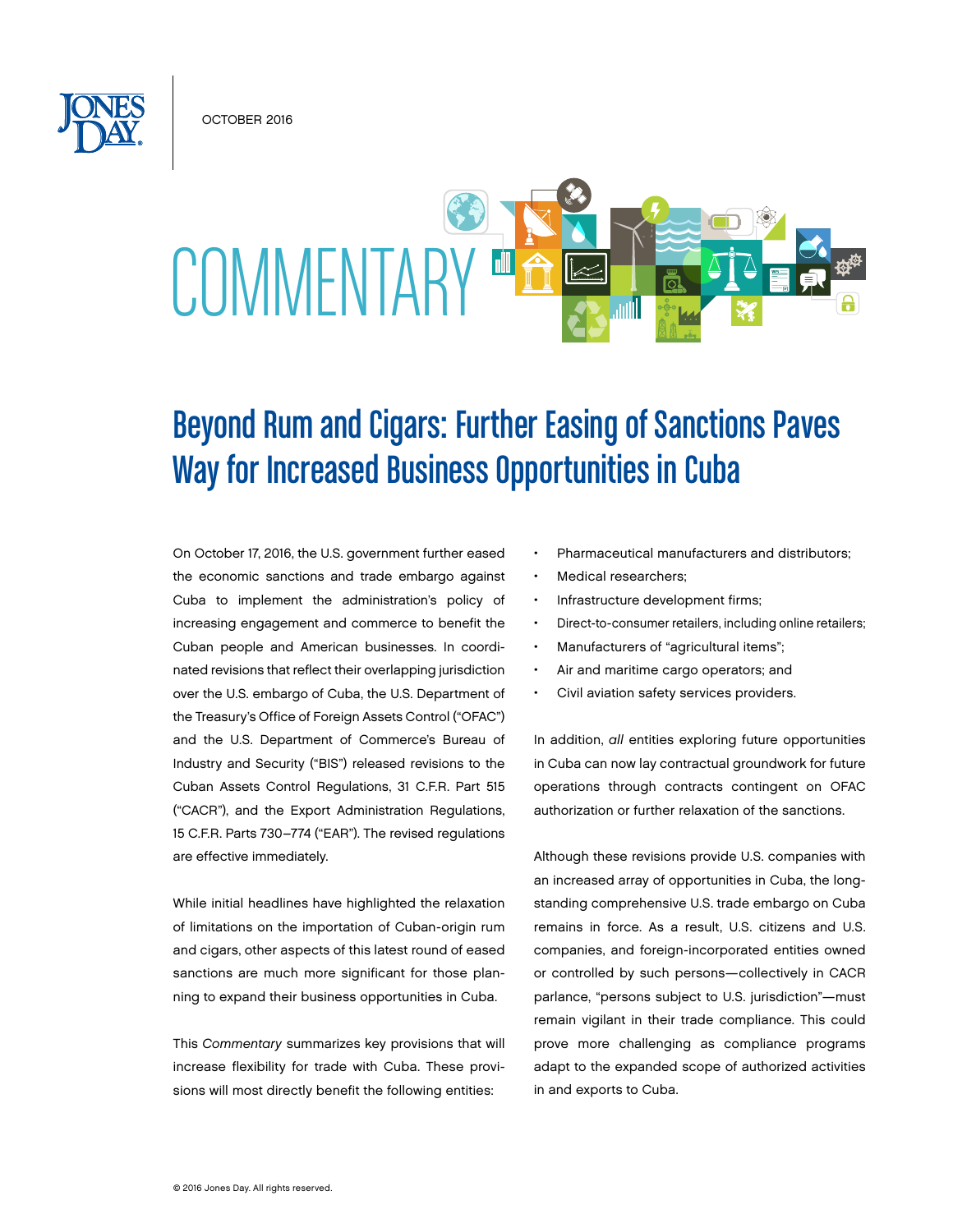# Medical Research and Pharmaceuticals

The amended CACR—through a new general license at § 515.547—have opened significant opportunities in medical research and pharmaceuticals manufacturing in Cuba and with Cuban partners. First, persons subject to U.S. jurisdiction may now engage in joint medical research projects with Cuban nationals, including both commercial and non-commercial medical research. Second, persons subject to U.S. jurisdiction may also engage in all transactions incident to obtaining approval for Cuban-origin pharmaceuticals from the U.S. Food and Drug Administration ("FDA"). This authorization includes: discovery and development; pre-clinical research; clinical research; regulatory review, approval, licensing, and post-marketing activities; and the importation into the United States of Cuban-origin pharmaceuticals. Third, transactions incident to the marketing, sale, or other distribution of Cuban-origin pharmaceuticals in the United States are also authorized. In addition, accounts may be opened and maintained in Cuban financial institutions for use in conducting these activities.

#### Infrastructure Development

Framed as an expansion of the authority to provide humanitarian services in Cuba and to Cuban nationals, the amended CACR now offer substantial opportunities for persons subject to U.S. jurisdiction to provide a broad range of services associated with Cuban infrastructure development and maintenance. Specifically, pursuant to § 515.591, persons subject to U.S. jurisdiction may now provide services related to developing, repairing, maintaining, and enhancing Cuban infrastructure that directly benefit the Cuban people, consistent with the export or reexport licensing policies of the Department of Commerce. For the purposes of this authorization, infrastructure means hospitals, public housing, primary and secondary schools, and, more generally, those systems and assets used to provide the Cuban people with goods and services produced or provided by the public transportation, water management, waste management, non-nuclear electricity generation, and electrical distribution sectors. The authorization includes projects related to the environmental protection of U.S., Cuban, and international air quality, waters, and coastlines.

#### Direct-to-Consumer Exports and Reexports

OFAC and BIS have amended their regulations to expand existing authorizations to export and reexport certain items to Cuba. These changes are significant because the revisions provide more opportunities Cuban citizens to access most American goods.

First, in another broad expansion, BIS has amended License Exception Support for the Cuban People ("SCP") to authorize exports or reexports of any items subject to the EAR that are classified EAR99 or controlled only for antiterrorism purposes, provided that such items are sold directly to eligible individuals for their personal use, or the personal use of their immediate families. (Previously, the license exception applied to certain items for use by the private sector. The export of items that would meet the needs of the Cuban people, including wholesale or retail distribution for domestic consumption, was subject to a case-by-case licensing policy). While certain Cuban government and Communist Party officials remain ineligible end-users under the expanded License Exception SCP, the revisions also narrow the categories of individuals subject to this exclusion. This new authorization will be particularly important for online retailers and other entities that directly market products to consumers.

Second, the amended general license at § 515.533(a) of the CACR removed the reference to 100 percent U.S.-origin items in the general license authorizing certain reexports of U.S. origin goods from a third country to Cuba. OFAC intended this revision to minimize and clarify the circumstances under which an export or reexport authorized by BIS would require separate licensing by OFAC. Now, all transactions related to the export or reexport of goods authorized by BIS under the EAR are also authorized under the general license except transactions between a U.S.-owned or -controlled firm in a third country and Cuba for the exportation to Cuba of commodities produced in a country other than the United States or Cuba.

## U.S. Financing of Agricultural Items

In amendments to § 515.533(a), OFAC has also taken steps to clarify the extent to which restrictions of payment terms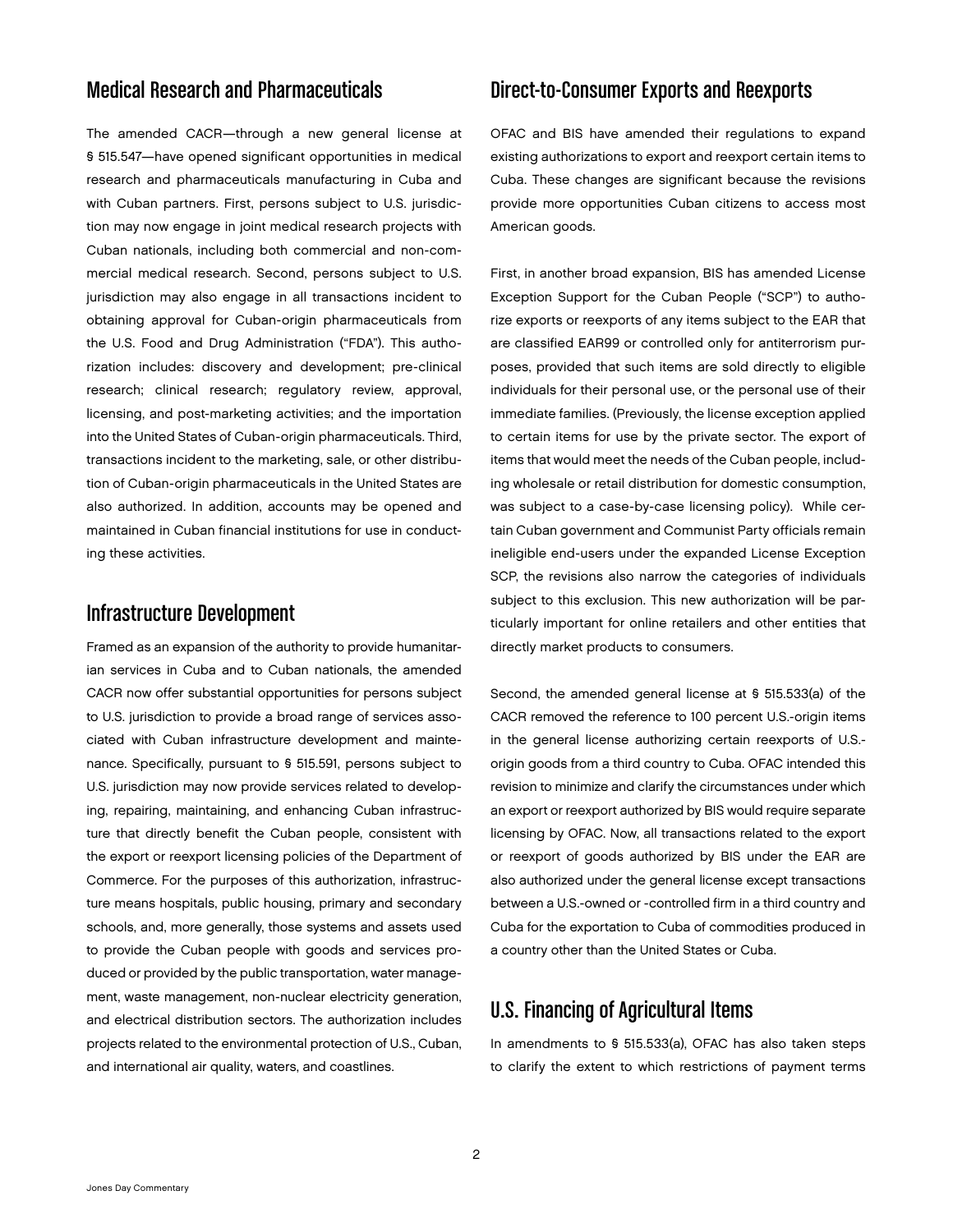apply to certain agricultural exports and reexports. The CACR have long required transactions involving "agricultural commodities" (as defined in the EAR) and "agricultural items" (related goods that fall outside that definition, such as pesticides and tractors) to be paid for in advance, in cash, or to be financed by a third-country financial institution. Although limitations on financing of "agricultural commodities" remain in place as required by the Trade Sanctions Reform and Export Enhancement Act of 2000, 22 U.S.C. § 7207(a), the revised CACR now clarify that transactions involving the export and reexport of "agricultural items" may be made under payment and financing terms that apply to other authorized exports and reexports. Banking institutions that are persons subject to U.S. jurisdiction are authorized to provide financing for exports and reexports of such "agricultural items," including issuing, advising, negotiating, paying, or confirming letters of credit, accepting collateral backing such as letters of credit, and processing documentary collections.

# Air and Maritime Cargo Operations

Separate from the easing of export and reexport restrictions, OFAC and BIS have taken steps to ease restrictions on international cargo shipments involving or transiting through Cuba.

First, foreign cargo vessels that call on a Cuban port for trade purposes are generally prohibited from entering U.S. ports to load or unload cargo for 180 days following the vessel's departure from Cuba, subject to certain exceptions. The revised regulations add another exception such that foreign vessels are no longer subject to this restriction if their cargo contains only items from a third country that would be classified as EAR99 or controlled only for antiterrorism reasons (if they were subject to the EAR).

Second, the amended EAR also authorize cargo loaded on an aircraft to transit Cuba under License Exception Aircraft, Vessels, and Spacecraft ("AVS") provided that cargo is not removed from the aircraft for use in Cuba, is not transferred to another aircraft or vessel, and leaves with the same aircraft when it departs. This revision authorizes temporary sojourn of air cargo in the same fashion as that previously authorized for maritime cargo.

#### Civil Aviation Safety-Related Services

The amended CACR, pursuant to the revised general license at § 515.572, now also offer expanded opportunities for commercial civil aviation companies and service providers. In an effort to promote safety of civil aviation and the safe operation of commercial aircraft, the revised CACR implement a new general license authorizing the provision of civil aviation safety-related services to Cuba and to Cuban nationals. Export or reexport of repair parts to Cuba, however, must be separately authorized by BIS or provisions of the EAR.

### Contingent Contracts

Perhaps most significantly, companies contemplating expanding business into Cuba in the future will be able to benefit from the general license authorizing the negotiation of and entry into contingent contracts related to otherwise prohibited transactions. Prior to the revisions, the authorization to enter into only executory contracts was limited to the export or reexport of certain goods, provided the contract was contingent on compliance with Department of Commerce regulations. Under the new general license at § 515.534, persons subject to U.S. jurisdiction may enter into and engage in all transactions ordinarily incident to negotiating and entering into contingent contracts for transactions that are prohibited by the CACR, provided that performance of the contract is made expressly contingent on prior authorization by OFAC and any other federal agency with licensing authority over the transaction (or when such authorization and licensing requirements have been removed).

The new ability to enter into contingent contracts will enable companies to lay the contractual foundations for future business—for example, to establish a relationship with a prospective distributor or to lease facilities to establish a physical presence in Cuba—and offers a substantial opportunity for U.S. businesses to plan proactively and prepare to enter the Cuban market.

## Importation of Cuban-Origin Items

Finally, although the summaries above have focused on those provisions that likely will most benefit the expansion of business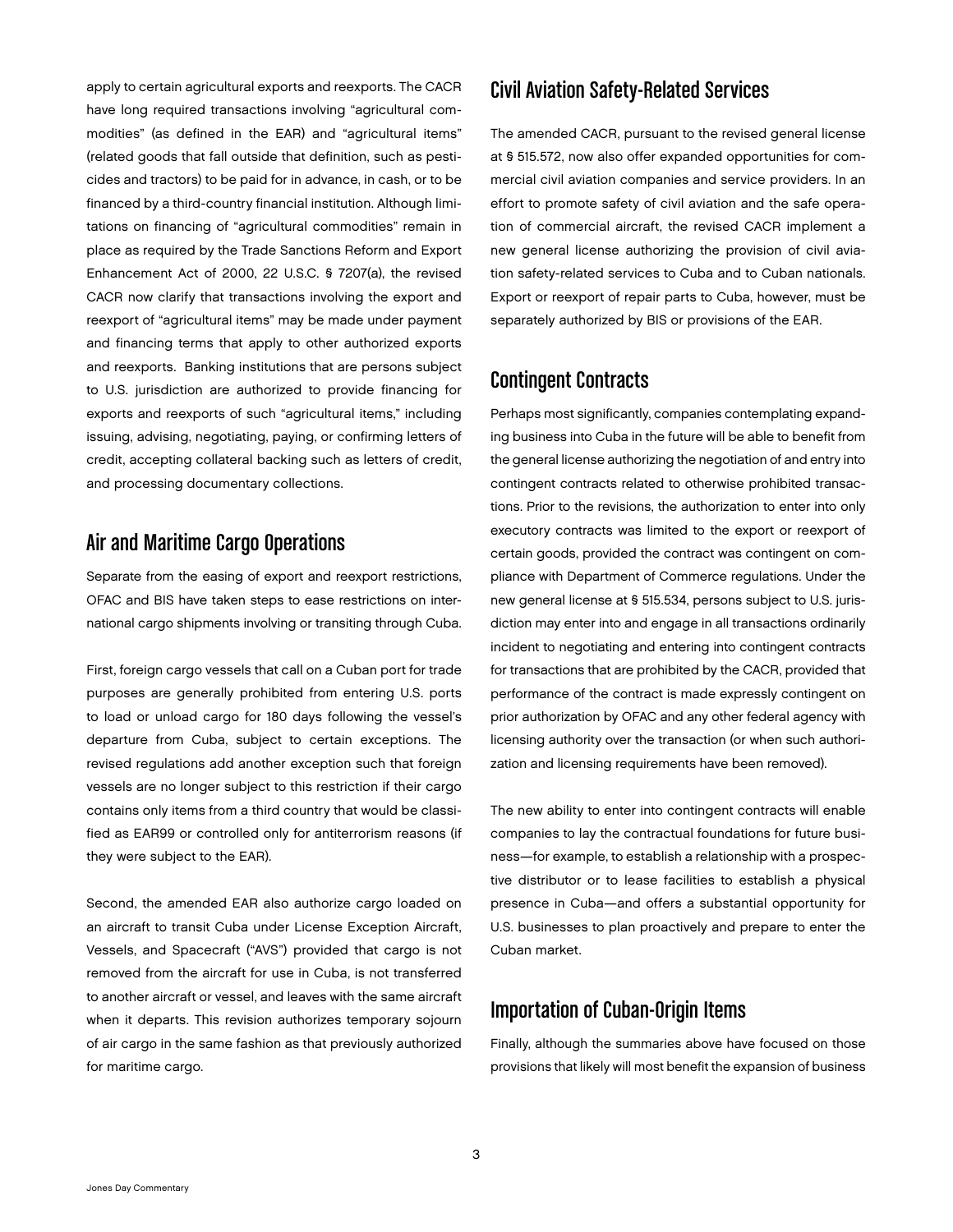opportunities in Cuba, those travelling to Cuba to prepare for or engage in authorized activities also now have fewer restriction on importing Cuban-origin goods. OFAC has removed the limitation on the value of such items that may be imported from Cuba—previously \$400 (with no more than \$100 of tobacco or alcohol products). The limitation that the items be for personal use and imported as accompanied baggage continues to apply, subject to normal import duty and tax exemptions. Also, persons subject to U.S. jurisdiction may now import Cubanorigin items from third countries under the same conditions. Before the revisions, such goods purchased in third countries could be purchased and consumed, but not imported into the United States. Foreign persons travelling to the United States also benefit from the relaxation because they may now import any Cuban-origin items—including alcohol and tobacco products—as accompanied baggage, provided the goods are not in commercial quantities and are not imported for resale.

#### Continued Caution Remains Warranted

Significantly, despite these revisions and the several prior rounds of amendments over the past two years, Cuba remains subject to a comprehensive U.S. trade embargo. Although these most recent amendments to the CACR and EAR are likely to be welcome news to those entities eager to expand into Cuba, taking advantage of these new authorizations could pose increased compliance risks or present other business complications. For example:

The authorization to conduct joint medical research does not authorize travel to conduct such research. Although separate travel authorization is provided elsewhere in the CACR, such travel must not be paid for through a Cuban bank account established in connection with the research activities. The funds in such an account may be used exclusively for the medical research (and related) transactions authorized in the general license.

- The general license authorizing services related to commercial aircraft safety could authorize certain repair activities for aircraft that develop a safety-of-flight malfunction while in Cuba. However, export of the repair parts to Cuba must be separately authorized by the CACR and EAR.
- Companies relying on the direct-to-consumer export authorization should have measures in place to ensure that the goods are intended for use by the purchaser or immediate family members. Criteria to evaluate quantities of purchase, frequency of purchase, and the nature of the goods being sold, among other potential factors, would be helpful, if not necessary to maintain compliance with this broadened export authorization.
- Notwithstanding the expansion of opportunities to engage with Cuba, persons subject to U.S. jurisdiction must be sure to conduct reasonable due diligence on all counterparties, a requirement that may be complicated in the near term, given the long-standing restrictions on trade with Cuba.
- Finally, while the U.S. government continues to expand its policy of increasing the engagement with and support of the Cuban people, practical realities in the Cuban market and restrictions imposed by the Cuban government may continue to limit the extent to which U.S. parties might benefit from efforts in Cuba.

As further guidance and amendments to the U.S. trade embargo of Cuba evolve, Jones Day will continue to keep significant developments under review.